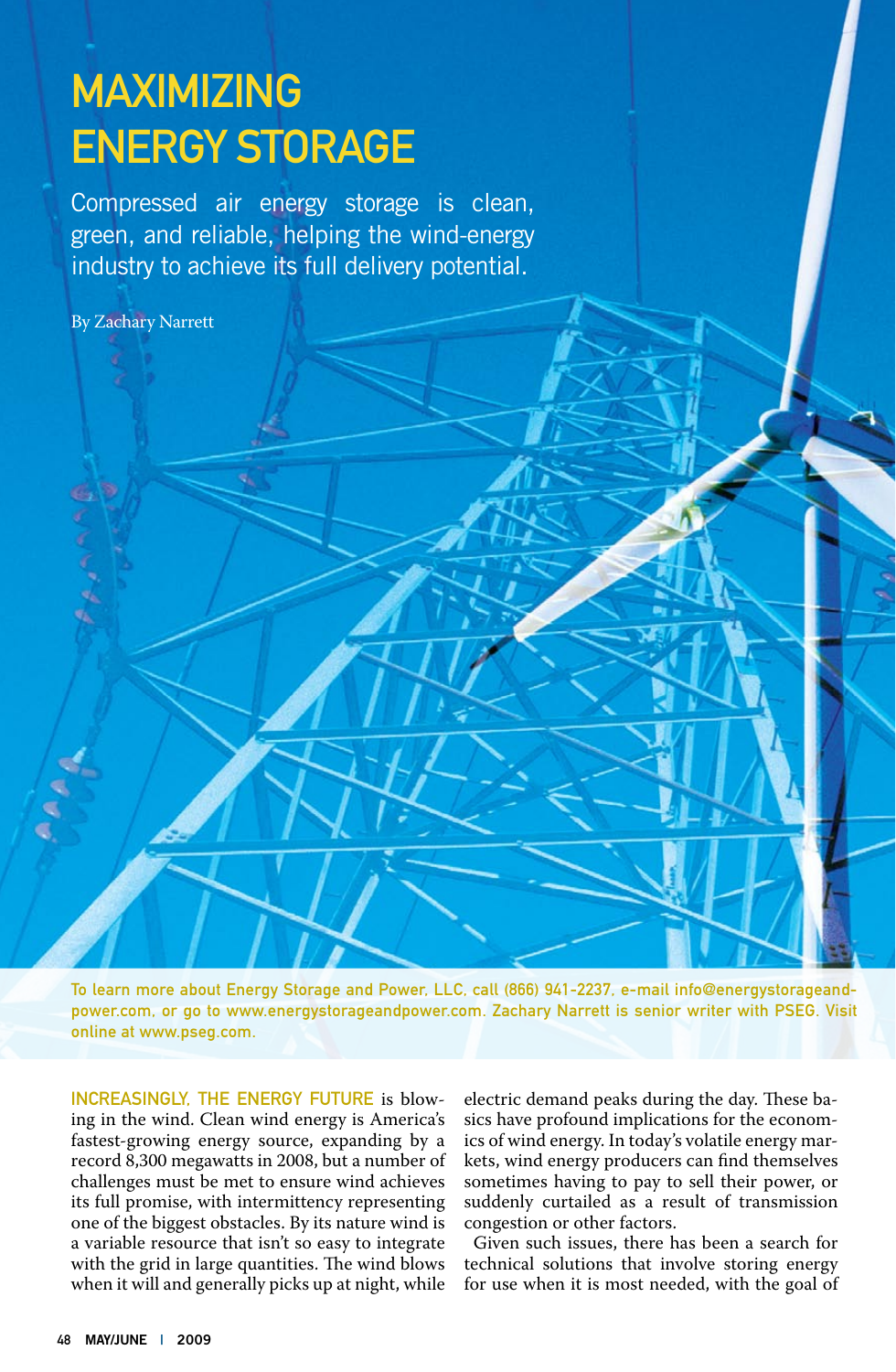

better integrating renewable energy into the grid and improving its economic viability. In this way renewables can become more manageable, predictable, and profitable resources.

"Anything that does commercial-scale energy storage is huge," says John Gardner, Ph.D., associate vice president of Energy Research, Policy, and Campus Sustainability at Boise State University. "It can completely change the economic prospects of a wind farm."

Enter CAES 2, the second generation of compressed air energy storage technology. CAES 2 technology stores low-cost, off-peak energy for release when needed, which is generally during peak hours when the energy has more value. In situations where there is a sudden loss of renewable generation, CAES 2 can come to the rescue by providing power almost at a moment's notice. It also can serve as a standalone intermediate generation resource for capturing energy arbitrage, capacity payments, and ancillary services.

## A Green Technology

CAES 2 is designed not only to be an efficient solution to support wind power, but an environmentally sound one as well. As renewables become a larger and larger part of U.S. energy supply, compressed air energy storage with CAES 2 will be important to help wind energy achieve its full promise and value.

"Energy storage is the missing piece of the puzzle for a green, affordable, and reliable electric grid for the 21st century," says Roy Daniel, CEO of Energy Storage and Power, which developed and delivers the patented second-generation CAES units. "CAES 2 is an enabling technology for efforts to provide more clean, renewable power, fight climate change and move our nation toward energy independence."

While not new, the technology behind CAES has significantly improved. Almost 20 years ago Michael Nakhamkin, Ph.D., designed the nation's only CAES plant, which was a 110-megawatt facility in McIntosh, Alabama. While the plant continues to operate successfully, Nakhamkin has taken the technology to another level by using multi-sourced components to reduce costs, enhance reliability, and improve environmental performance. "It's a simple concept, using a proven standard based on off-the-shelf components," he adds.

The key is the process used by CAES 2 to store compressed air and transform it cleanly and efficiently back into electricity. The first step is to use off-peak energy to run a compressor train and create compressed air, which is usually stored in an underground cavern. During peak hours the air is released and heated to power an expansion turbine/generator (a modified steam turbine) to produce electricity. Heating the air is necessary because stored air cools as it is expanded in the turbine.

CAES 2 technology has an integrated recuperator and air expander that makes use of exhaust heat from the combustion turbine, eliminating the need for a separate burner. This advance significantly reduces the natural gas used in the process to lower costs and emissions. It is estimated that a CAES 2 storage unit would use approximately 60-percent less fuel than an open cycle combustion turbine, and 40-percent less fuel than a combined cycle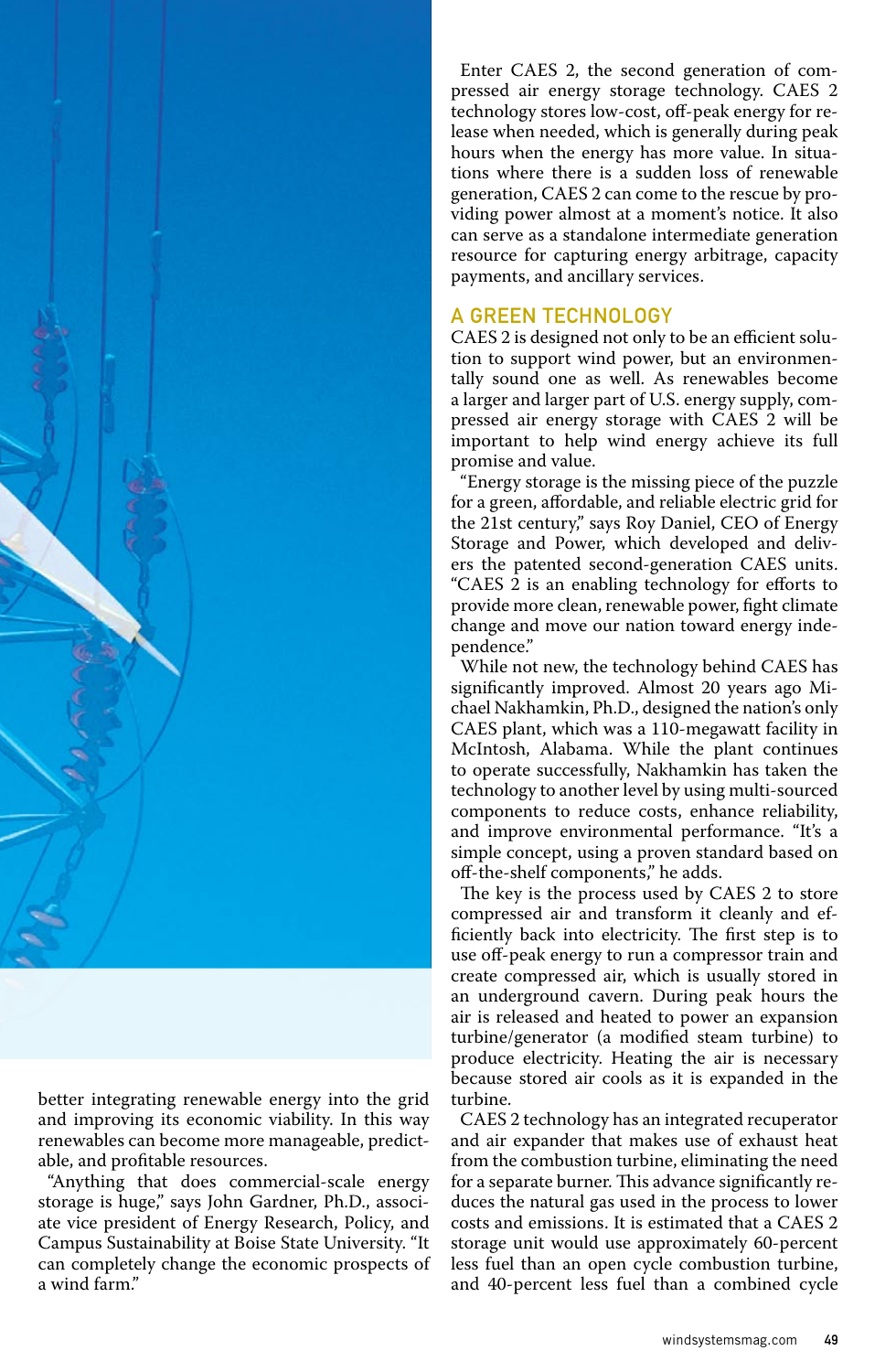### Second Generation Compressed Air Energy Storage Unit (CAES 2) Layout



unit. Moreover, the air storage cycle is totally green during regular operations to further benefit the environment. Ambient air is stored, and ambient air released.

#### Flexibility, Scalability

Other improvements add to the attractiveness of CAES 2 as a practical energy storage solution and grid integration tool. Perhaps the most important is the flexibility to match generation to load. A CAES 2 unit is designed to start in less than 10 minutes and offers exceptional operating flexibility. "This technology covers the whole spectrum, from load leveling and ramping to frequency control, so you can have what you need to have in terms of load-matched generation," Daniel observes. "CAES units can be instrumental in managing renewable energy output to create a highly valuable, firm, dispatchable product."

In addition, CAES 2 units are scalable, and can range from 15 megawatts to 430-plus megawatts without significantly altering their operational qualities. In fact, the respective size of the CAES 2 unit is primarily based on the size of the combustion turbine. For example, an 80 MW combustion turbine can be used to produce a 230 MW CAES 2 unit. Combustion turbines can be existing or new.

Larger CAES units can be accommodated with underground compressed air storage in a relatively tidy footprint. For example, a 300-megawatt unit would require some 22 million cubic feet of space, or about a third the size of a football stadium. At full capacity, a reservoir of this size could produce enough electricity to power around 200,000 homes for eight hours. According to the Electric Power Research Institute (EPRI), the geology of most of the United States is suitable for storing compressed air underground.

Smaller versions of the technology using aboveground storage provide cost-effective alternatives to utility-scale batteries and other electronic systems for energy storage. These CAES 2 units offer utilities a low-cost, low-carbon option for reinforcing their transmission systems and providing distributed generation coupled with energy storage.

#### MUITIPLE APPLICATIONS

Wind is not the only resource that CAES 2 technology can benefit. It is suitable for solar and other renewable energy developers, independent power producers, electric utility companies, and transmission owners. One innovative use of CAES 2 is as a bolt-on for an existing combustion turbine. Green compressed-air power adds to the combustion turbine's output but not to its emissions for a better environmental profile, while providing additional megawatts of stored energy for load management.

Compressed-air storage could have an important role as a supplement to baseload resources, such as carbon-free nuclear power, according to Arshad Manshoor, EPRI's vice president of power delivery and utilization. "Nuclear is an inherently stable source of power, so stable that we don't want